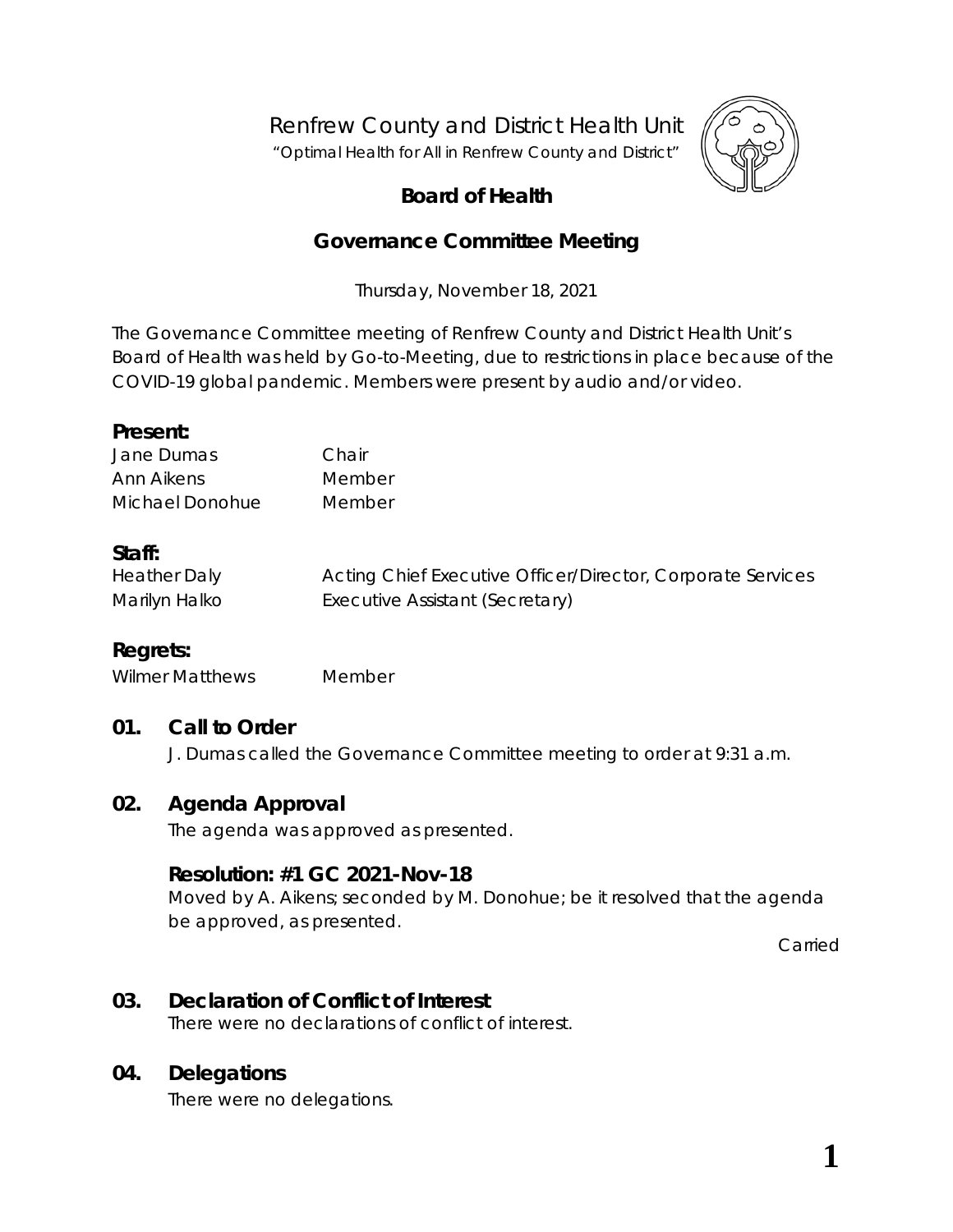# **05. Governance Committee Meeting Minutes (Approval)**

The Committee approved the meeting minutes for Wednesday, October 13, 2021.

## **Resolution: #2 GC 2021-Nov-18**

Moved by A. Aikens; seconded by M. Donohue; be it resolved that the Governance Committee approve the meeting minutes from Wednesday, October 13, 2021, as presented.

Carried

#### **06. Business Arising**

- a. Action List—Regular BoH—2021-Oct-26 The Committee reviewed the *[Action List](https://www.rcdhu.com/wp-content/uploads/2022/02/06.-a.-Action-List-Regular-BoH-Meeting-2021-Oct-26.pdf)*. Several items from the list were included on the agenda.
- b. Ottawa Public Health Contract Extension H. Daly updated the Committee on the existing professional services agreement contract, with Ottawa Public Health.

All parties were pleased with how this collaborative partnership was working and would like to renew the professional services agreement for another year.

There are no changes to the original professional services agreement with Ottawa Public Health, except extending the date to December 31, 2022.

# **Resolution: #3 GC 2021-Nov-18**

A motion by A. Aikens: seconded by M. Donohue; be it resolved that the Governance Committee recommends to the Board that the existing professional services agreement contract, with Ottawa Public Health, be extended to the end of 2022.

Carried

The Committee Chair thanked H. Daly for the update.

c. Retention By-Law—Board Records The Committee reviewed the sample from *[KFL&A](https://www.rcdhu.com/wp-content/uploads/2022/02/06.-c.-Retention-By-Law-Board-Records-KFLA-sample.pdf)* and will seek additional information, from other health units.

The Committee will discuss if a long-term plan and budget for conversion to digital archives should be considered and report back to the Board in 2022.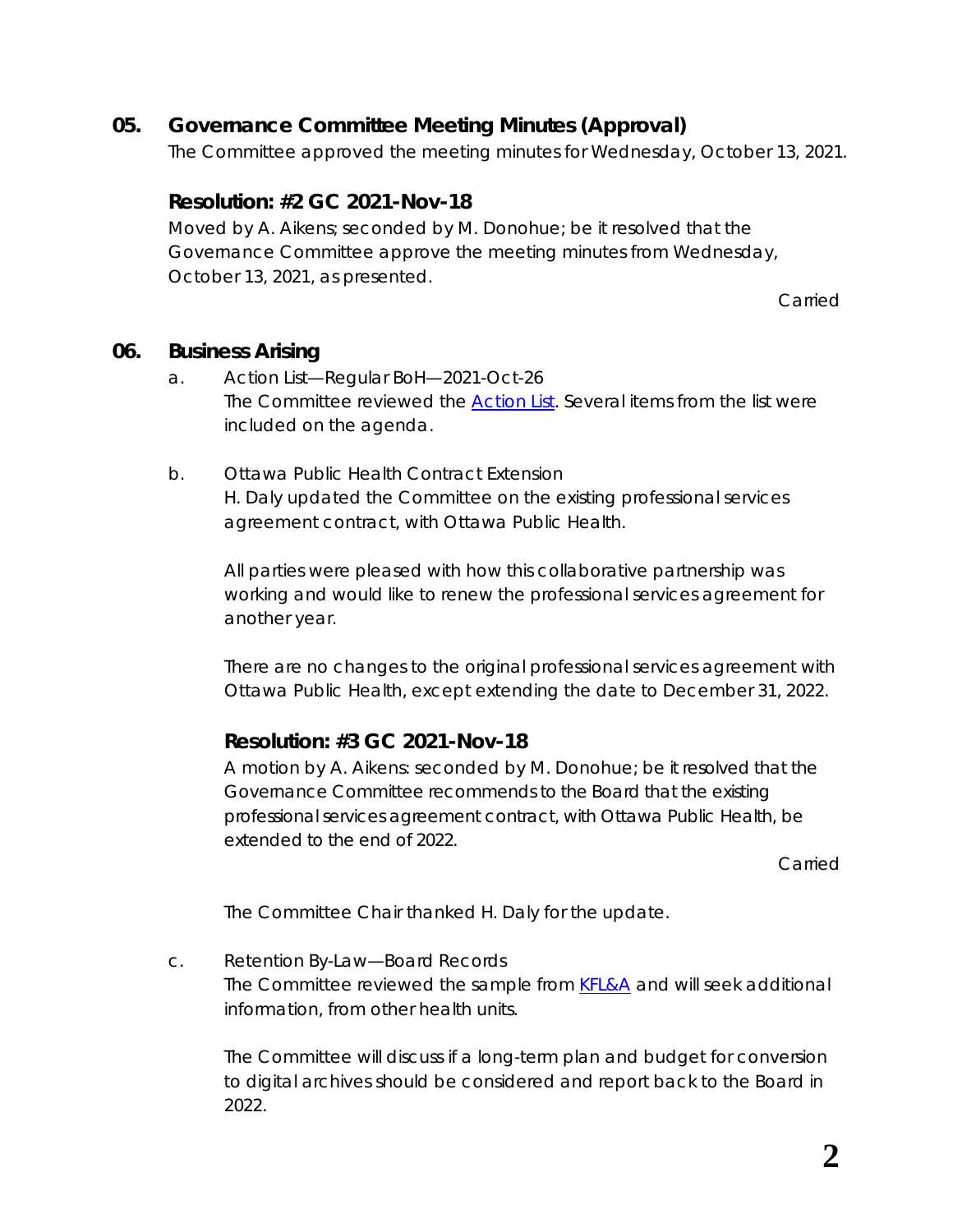- d. Board Code of Conduct
	- i. Code of Conduct—PAS Follow-Up The Committee discussed the absence of a code of conduct for provincially appointed Board Members.
	- ii. GP6—Code of Conduct The Committee discussed the *[GP6—Code of Conduct](https://www.rcdhu.com/wp-content/uploads/2022/02/06.-d.-ii.-GP-6-Board-of-Health-Code-of-Conduct.pdf)* from the RCDHU Board Governance Manual.
	- iii. Council Code of Conduct—County of Renfrew The Committee reviewed the codes of conduct that included: *[RCDHU](https://www.rcdhu.com/wp-content/uploads/2022/02/06.-d.-ii.-GP-6-Board-of-Health-Code-of-Conduct.pdf)  [Board Governance Manual—GP6—Code of Conduct](https://www.rcdhu.com/wp-content/uploads/2022/02/06.-d.-ii.-GP-6-Board-of-Health-Code-of-Conduct.pdf)* and *[Council](https://www.rcdhu.com/wp-content/uploads/2022/02/06.-d.-iii.-Council-Code-of-Conduct-County-of-Renfrew-1.pdf)  [Code of Conduct—County of Renfrew](https://www.rcdhu.com/wp-content/uploads/2022/02/06.-d.-iii.-Council-Code-of-Conduct-County-of-Renfrew-1.pdf)*.

Boards of Health are not required to have a code of conduct, but the existing RCDHU Board Governance Manual policy sets some good guidelines.

Consideration should be given to separating the section on selfevaluation into a separate policy.

Further discussion on this will be included in the 2022 Committee Work Plan.

e. Standing Committees' Performance Outcomes The Committee reviewed the current evaluation tool—*[Standing](https://www.rcdhu.com/wp-content/uploads/2022/02/06.-e.-Standing-Committees-Performance-Outcomes-Governance-revised-2019-Apr-11.pdf)  [Committees' Performance Outcomes](https://www.rcdhu.com/wp-content/uploads/2022/02/06.-e.-Standing-Committees-Performance-Outcomes-Governance-revised-2019-Apr-11.pdf)*.

It was noted that the self-evaluation tool should be reviewed as well. It will be circulated to Committee Members, for further discussion, in 2022.

f. Procedural By-Law—2018-02 The Committee will start to review and revise *[Procedural By-Law 2018-02](https://www.rcdhu.com/wp-content/uploads/2021/11/11.-b.-BoH-Procedural-By-Law-2018-02.pdf)*, after receiving input from Board Members.

All Board Members are asked to carefully review the current procedural by-law and *[Procedural By-Law 2018-02 Suggested Revisions](https://www.rcdhu.com/wp-content/uploads/2022/02/06.-f.-i.-Procedural-By-Law-Suggested-Revisions.pdf)*, to date. Any suggestions for additional changes should be sent to the Secretary no later than January 13, 2022. The Committee will review all the suggested changes at their first meeting in 2022 and prepare a consolidated list of all the *[Procedural By-Law 2018-02 Suggested Revisions](https://www.rcdhu.com/wp-content/uploads/2022/02/06.-f.-i.-Procedural-By-Law-Suggested-Revisions.pdf)* to Procedural By-Law 2018-02 for final consideration by the Board prior to revising the bylaw for approval, by the end of Q2 2022.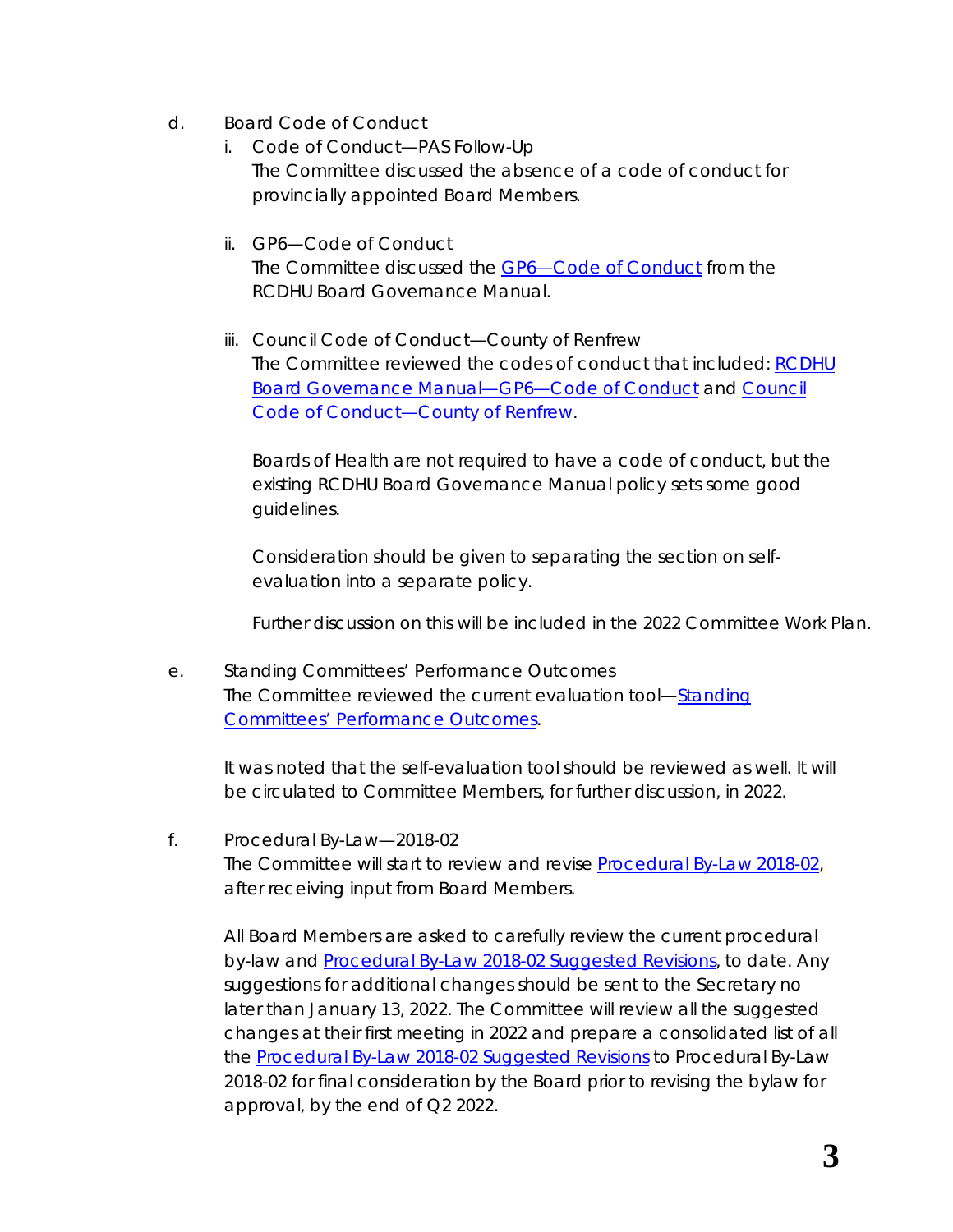g. 2019 Board Retreat Meeting Minutes The Committee discussed changing the notes to meeting minutes and recommending that the Board formally approve the *[2019 Board Retreat](https://www.rcdhu.com/wp-content/uploads/2022/02/06.-g.-2019-Board-Retreat-Meeting-Minutes-1.pdf)  [Meeting Minutes](https://www.rcdhu.com/wp-content/uploads/2022/02/06.-g.-2019-Board-Retreat-Meeting-Minutes-1.pdf)*.

Linked in the meeting minutes is an important resource—*[Relationship with](https://health.gov.on.ca/en/pro/programs/publichealth/oph_standards/docs/protocols_guidelines/Relationship_with_Indigenous_Communities_Guideline_en.pdf)  [Indigenous Communities Guideline—](https://health.gov.on.ca/en/pro/programs/publichealth/oph_standards/docs/protocols_guidelines/Relationship_with_Indigenous_Communities_Guideline_en.pdf)*for future Board discussion. The document should be reviewed by all Board Members.

# **Resolution: #4 GC 2021-Nov-18**

Moved by A. Aikens; seconded by M. Donohue; be it resolved that the Governance Committee recommends that the Board approve the 2019 Board Retreat meeting minutes.

Carried

**07. Correspondence**

None

- **08. Staff Reports** None
- **09. Board Committee Reports** None
- **10. By-Laws** None
- **11. New Business** None
- **12. Notice of Motion** None

# **13. Closed Meeting**

There was no closed meeting.

#### **14. Date of Next Meeting**

The next Governance Committee meeting will be at the call of the Chair.